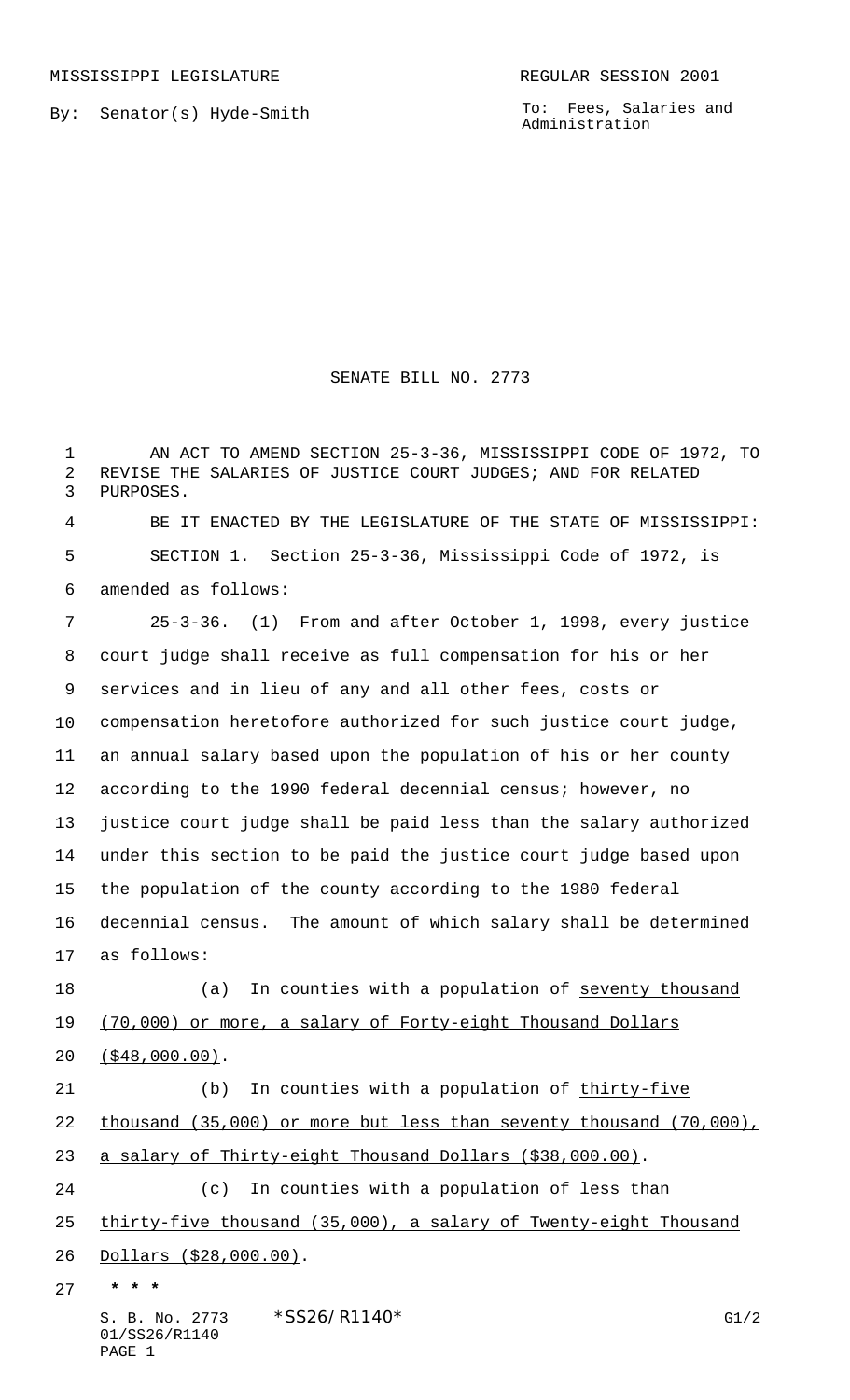The board of supervisors of any county having two (2) judicial districts and two (2) justice court judges for the county shall pay the justice court judges an amount equal to that hereinabove provided for judges in the next higher population category per year, if said justice court judges maintain regular office hours and are personally present in the office they maintain for at least thirty (30) hours per week. In any county having a population greater than eight thousand (8,000) but less than eight thousand five hundred (8,500) according to the 1990 federal decennial census and in which U.S. Highway 61 and Mississippi Highway 4 intersect, the board of supervisors may, in its discretion, pay such justice court judges an additional amount not to exceed the sum of Eleven Thousand Five Hundred Fifty Dollars (\$11,550.00) per year, payable beginning April 1, 1997. In any county having a population greater than ten thousand (10,000) but less than ten thousand five hundred (10,500) according to the 1990 federal decennial census and in which Mississippi Highway 3 and Mississippi Highway 6 intersect, the board of supervisors may, in its discretion, pay such justice court judges an additional amount not to exceed One Thousand Four Hundred Fifty Dollars (\$1,450.00) per year, payable beginning April 1, 1997. In any county having a population greater than twenty-four thousand seven hundred (24,700) and less than twenty-four thousand nine hundred (24,900), according to the 1990 federal census, wherein Mississippi Highways 15 and 16 intersect, the board of supervisors shall pay such justice court judge an additional amount equal to Two Thousand Five Hundred Dollars (\$2,500.00) per year.

S. B. No. 2773 \*SS26/R1140\* 01/SS26/R1140 PAGE 2 (2) Notwithstanding the provisions of subsection (1) of this section, in the event that the number of justice court judges authorized pursuant to Section 9-11-2(1) is exceeded pursuant to the provisions of Section 9-11-2(4), the aggregate of the salaries paid to the justice court judges of such a county shall not exceed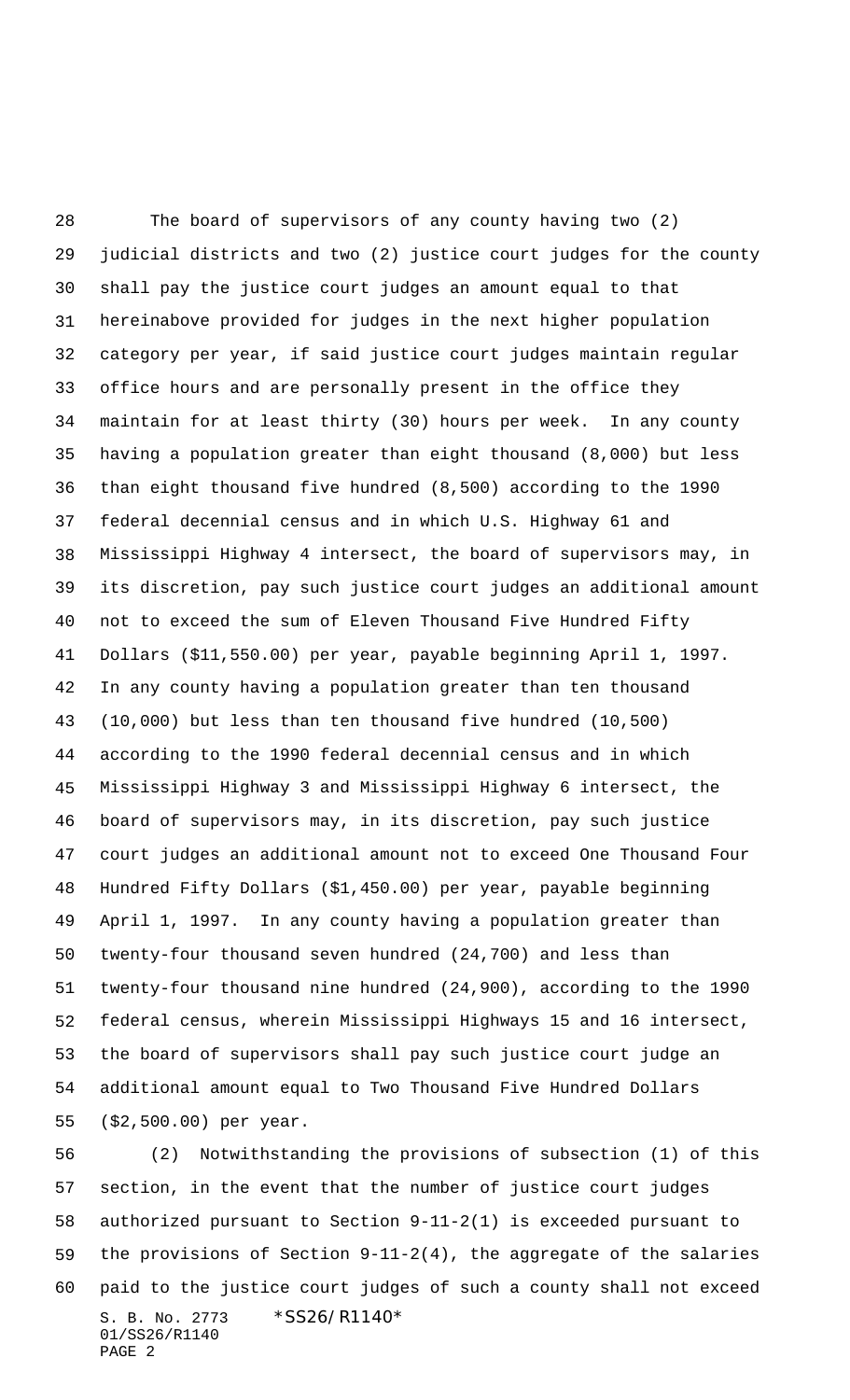the amount sufficient to pay the number of justice court judges authorized pursuant to Section 9-11-2(1) and such amount shall be equally divided among those justice court judges continuing to hold office under the provisions of Section 9-11-2(4).

 (3) From and after January 1, 1984, all fees, costs, fines and penalties charged and collected in the justice court shall be paid to the clerk of the justice court for deposit, along with monies from cash bonds and other monies which have been forfeited in criminal cases, into the general fund of the county as provided in Section 9-11-19; and the clerk of the board of supervisors shall be authorized and empowered, upon approval by the board of supervisors, to make disbursements and withdrawals from the general fund of the county in order to pay any reasonable and necessary expenses incurred in complying with this section, including payment of the salaries of justice court judges as provided by subsection (1) of this section. The provisions of this subsection shall not, except as to cash bonds and other monies which have been forfeited in criminal cases, apply to monies required to be deposited in the justice court clerk clearing account as provided in Section 9-11-18, Mississippi Code of 1972.

 (4) The salaries provided for in subsection (1) of this section shall be payable monthly by warrant drawn by the clerk of 84 the board of supervisors on the general fund of the county; however, the board of supervisors, by resolution duly adopted and entered on its minutes, may provide that such salaries shall be paid semimonthly on the first and fifteenth day of each month. If a pay date falls on a weekend or legal holiday, salary payments shall be made on the workday immediately preceding the weekend or legal holiday.

 (5) Provided, that the salary of any justice court judge shall not be reduced during his term of office as a result of a population change following a federal decennial census.

S. B. No. 2773 \* SS26/R1140\* 01/SS26/R1140 PAGE 3